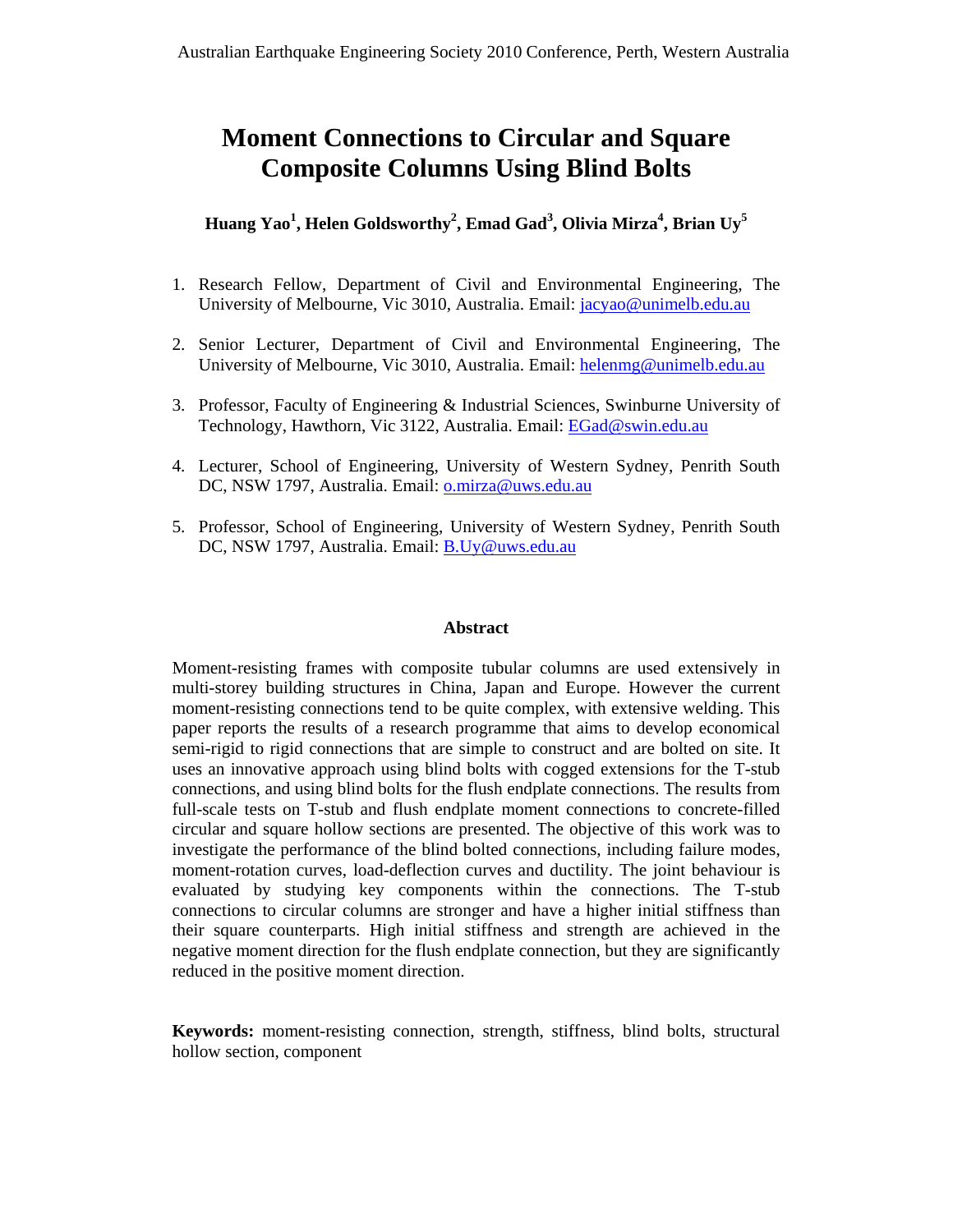# **1. Introduction**

Moment-resisting frames with composite tubular columns are used extensively in multi-storey building structures in China, Japan and Europe owing to excellent load carrying capacity and economy in construction (Nakada & Kawano 2003, Han and Li 2010). However, the current welded moment-resisting connections with inner, exterior or through diaphragms tend to be quite complex and would not be used in Australian practice. Making conventional bolted connections to tubular columns is difficult due to the restriction of gaining access to the inside of the hollow sections. In order to employ on-site bolting to tubular columns, several types of blind fasteners have been developed to overcome the difficulty of accessing the inner side of structural hollow sections, such as Huck high strength blind bolts (Huck 1990), Lindapter Hollobolt (Lindapter 1995), Ajax Oneside (Ajax 2002), and flow drilling method. Studies conducted by Ghobarah et al. (1996), France et al. (1999), Loh et al. (2006), Wang et al. (2009) on connections to tubular column using Huck blind bolt, Hollobolt and flowdrill indicated that the strength and stiffness of the connection were limited by flexibility of column face and pulling out of those blind bolts. The Ajax Oneside blind bolt is a relative new product made in Australia and is able to achieve the full pretension load unlike its counterparts (Fernando 2005). This paper presents a research programme that aims to develop economical semi-rigid to rigid connections that are simple to construct on site using the Oneside blind bolt. Novel blind-bolted Tstub and flush endplate moment connections are developed to ensure sufficient strength and stiffness when they are used in moment-resisting frames in low to moderate seismic regions such as Australia.

# **2. Experimental program**

The experimental program is composed of two exterior joints and two interior composite joints. The test specimens are representative of exterior and interior beamto-column joints in two medium rise moment-resisting frames (Uy et al. 2009, Yao et al. 2009). The basic components of the test specimens are listed in Table 1. The experiments provide a study of novel joint systems used in composite frames to withstand earthquake loading.

| Specimen       | Column    | <b>Beam</b> | Connection     | <b>Blind bolt</b> | Loading type   |
|----------------|-----------|-------------|----------------|-------------------|----------------|
|                | CHS304x6  | 460UB82.1   | $T-$<br>Curved | with<br>M20       | Unidirectional |
|                |           |             | stub           | extension         | cyclic loading |
| $\overline{2}$ | SHS300x8  | 460UB82.1   | Flat T-stub    | with<br>M20       | Unidirectional |
|                |           |             |                | extension         | cyclic loading |
| 3              | SHS300x10 | 610UB101    | Flush          | M20               | Monotonic      |
|                |           |             | endplate       |                   | loading        |
| $\overline{4}$ | SHS300x10 | 610UB101    | Flush          | M <sub>20</sub>   | Cyclic loading |
|                |           |             | endplate       |                   |                |

#### **Table 1 Test specimens**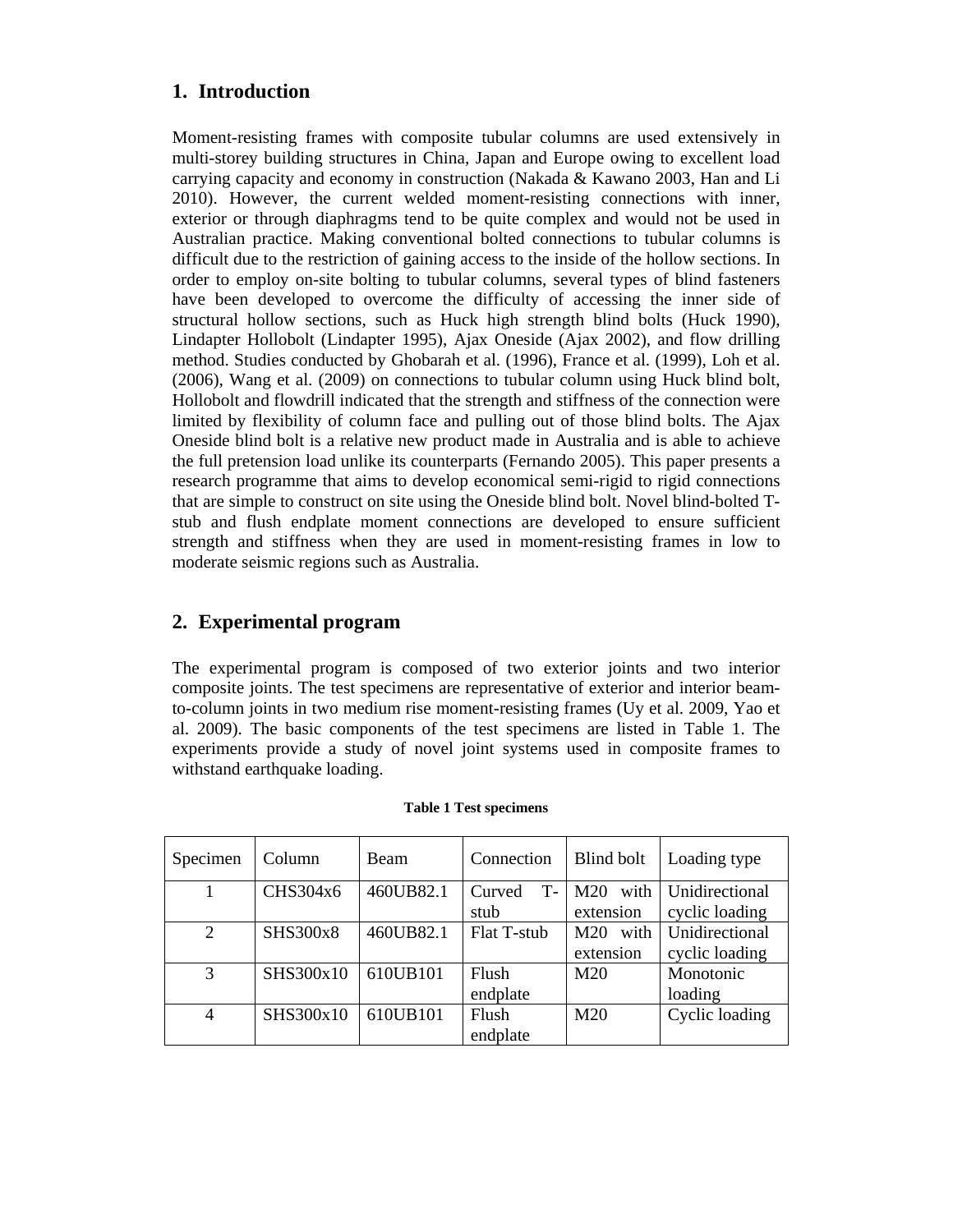## **2.1 Steel connection to CHS and SHS column**

Test specimen 1 is composed of a concrete-filled circular hollow section, two curved T-stubs, and a universal steel beam as shown in Figure 1. Specimen 2, shown in Figure 2, is composed of a concrete-filled square hollow section, two flat T-stubs, and a universal steel beam. The T-stubs were fastened to the circular and square tubes by modified blind bolts with cogged extensions into the concrete core. The bind bolt and cog assembly consists of a bolt with circular head, a cog extension to the bolt head, a sleeve for shear, a split stepped washer, and a stepped washer as depicted in Figure 3. The cogged extensions welded to the head of the blind bolts were 24 mm diameter N type reinforcing bars of grade 500 MPa. The Ajax blind bolts have a minimum tensile strength of 800 MPa and yield strength of 640 MPa. A coupon test of a welded blind bolt with cogged extension was performed as a check on the weld capacity. It fractured at 211 kN in tension, and this was considered adequate for the purpose of the connection test. The tube was filled with concrete of 45 MPa target compressive strength. On assembly, all of the blind bolts to circular and square hollow sections and structural bolts connecting T-stubs to the beam were first tightened to a snug-tight condition and were then fully tensioned using the part-turn method.





The setup of the connection test is illustrated in Figure 4. The bottom of column was inserted into a socket plate which was bolted to the strong structural floor by pretension. The top of column was braced through a collar plate to the floor by four bracing members. An axial load of 800 kN (approximately 20% of the CHS column axial capacity for specimen 1 and 15% of the SHS column axial capacity for specimen 2) was applied to the top of the column through a rigid steel plate. The loading applied to the beam end consisted of a series of load controlled cycles (6 cycles at 60 kN, 120 kN, 150 kN and 4 cycles at 180 kN) followed by a series of displacement controlled cycles (2 cycles at beam end displacement of 75 mm, 90 mm); finally the specimen was loaded to failure. This was in accordance with the current AISC testing protocol for uni-directional cycling (AISC 2005).

Six transducers were mounted on the top T-stub to measure the pullout of blind bolts, the deformation of the endplate and web plate, slip at the flange plate connection, and horizontal and vertical shear displacement of the T-stub relative to the column in the tension zone. Three transducers were fixed on the bottom T-stub in the compression zone to record the horizontal and vertical displacement relative to the column. An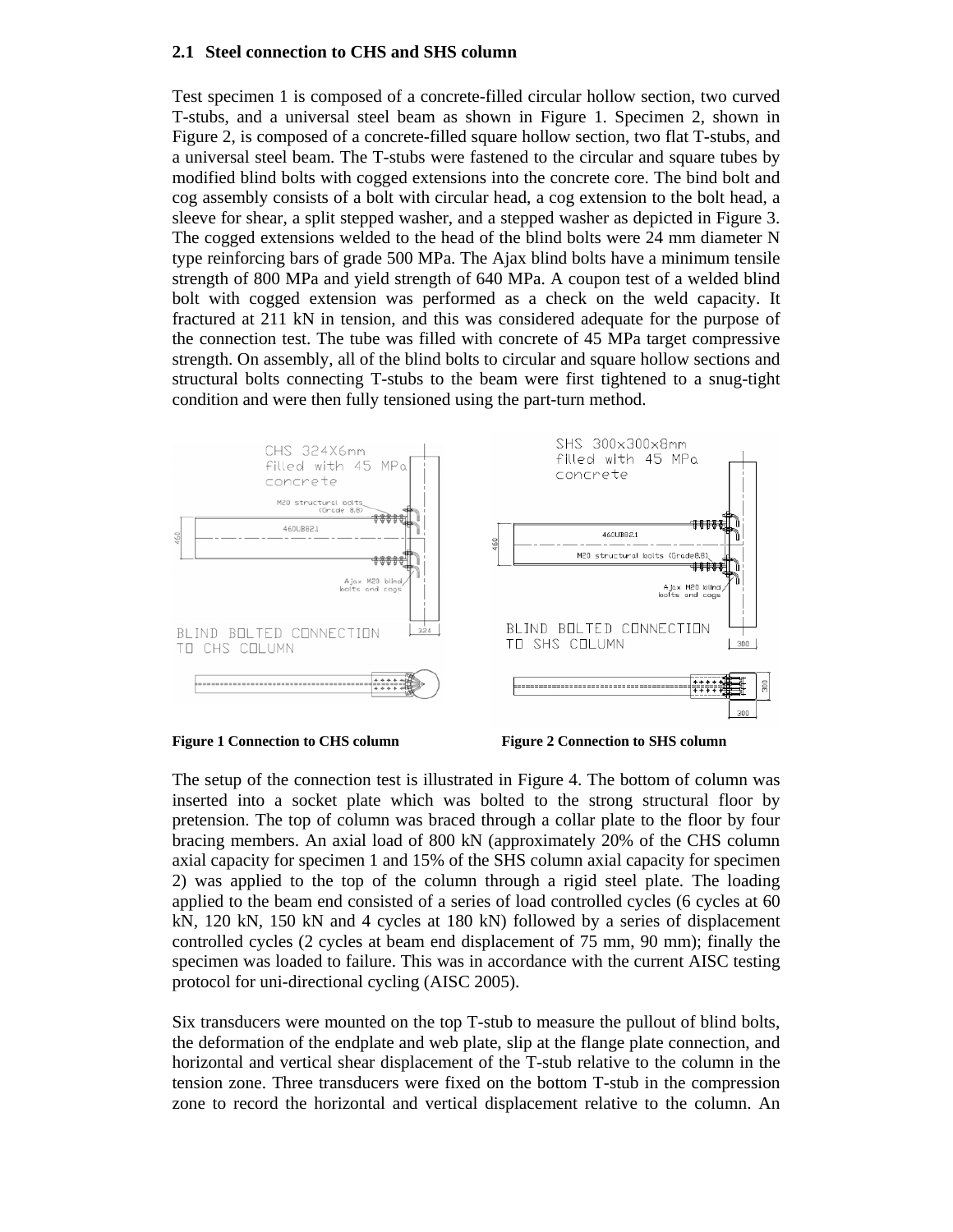additional transducer was installed on the ground to monitor the beam end deflection. Digital photogrammetry was also used as a supplementary approach to trace the deformation of the beam-to-column specimen and the potential relative movement between the specimen and testing rig. An initial survey was taken before the test to record the original conditions, then a series of surveys were performed after applying an axial load of 800 kN on the column, at beam end load levels of 30 kN, 60 kN, 90 kN, 120 kN, 150 kN, 180 kN, 210 kN, and at beam end deflections from 75 mm to 135 mm at increments of 10 mm. Afterwards, the specimen was continuously loaded to failure.





**Figure 3 Blind bolt assembly Figure 4 Test setup for blind-bolted connection** 

850

 $|300$ 

## **2.2 Composite connection to SHS column**

The composite flush endplate connection was designed to provide strength and ductility for earthquake resistance with energy dissipation located in ductile components of beam-to-column joints. The experiment comprises of two specimens, one tested statically and the other cyclically. Each specimen consisted of a 2000 mm wide, 3540 mm long and 150 mm deep reinforced concrete composite slab connected to a 610UB101 structural steel beam through shear studs as shown in Figure 5. The beam was connected to a concrete-filled square column of SHS 300x10 with flush endplate using Ajax M20 blind bolts. The slab contained closely spaced reinforcement in the longitudinal direction (N12@100) that contributed greatly to the overall performance of the connection region in the negative moment direction, in terms of both stiffness and strength.



**Figure 5 Composite connection to SHS column**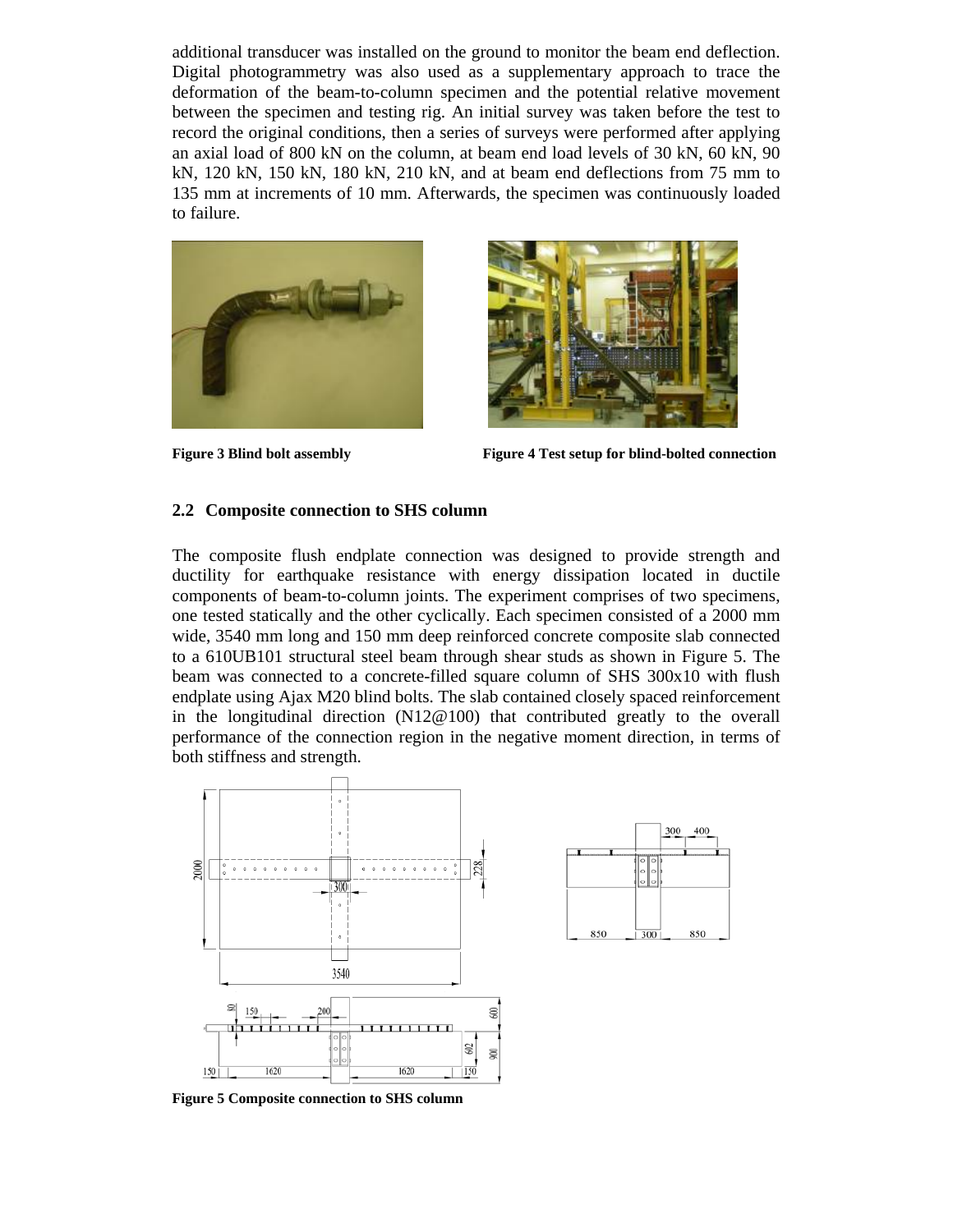The aim of this series of experimental study was to monitor the load-deflection behaviour until the blind bolts reached their ultimate capacity. In specimen 3, an axial load of 1980 kN (about 35% of SHS column axial capacity) was applied to the centre of the concrete filled square column. Monotonic vertical loads were applied at both ends of the structural steel beams until the specimen reached its ultimate capacity. For specimen 4, a similar axial load (1963 kN, about 35% of axial capacity of column) was applied to the concrete filled tubular column. Both upward and downward cyclic loads were applied simultaneously to both ends according to the AISC bi-directional cyclic loading protocol (AISC 2005).

## **3. Experimental results and discussion**

## **3.1 Failure mode and displacement of specimen 1 & 2**

Specimen 1 achieved a maximum load of 282 kN at the beam end. It failed due to the fracture of the thin tube wall at the top row of blind bolts at the tension zone. This load is equivalent to an ultimate moment of 606 kNm at the column face. The deformation of the connection to the circular column is shown in Figure 6. Specimen 2 achieved a lower load of 265 kN at the beam end. It also failed due to the excessive deformation of the tube wall at the top row of blind bolts at the tension zone. This load is equivalent to an ultimate moment of 574 kNm at the column face. The deformation of the connection to square column is shown in Figure 7. In both tests the large outwards deformation of the tube wall is attributed to the group action of cogged extensions anchored in the concrete core and compounded by localised deformations due to the blind bolt heads bearing against the tube wall. In the first test this led to tearing of the tube wall. The displacement of the top T-stub is made up of the combined sum of the pullout of blind bolts with extensions, deformation of the tube wall, outward deformation of the endplate, stretching of T-stub's web-plate, and slip at the flange plate connection. The displacement of the bottom T-stub comprises endplate bearing on the tube wall, deformation of the T-stub's web-plate, and slip at the bottom flange plate connection. In the case of the circular tube specimen negligible deterioration of strength and stiffness was observed at the various loading cycles for loads up to 130 kN (moment of 260 kNm at column face). The stiffness of Specimen 2 deteriorated at a more rapid rate.





Figure 6 Failure of specimen 1 Figure 7 Failure of specimen 2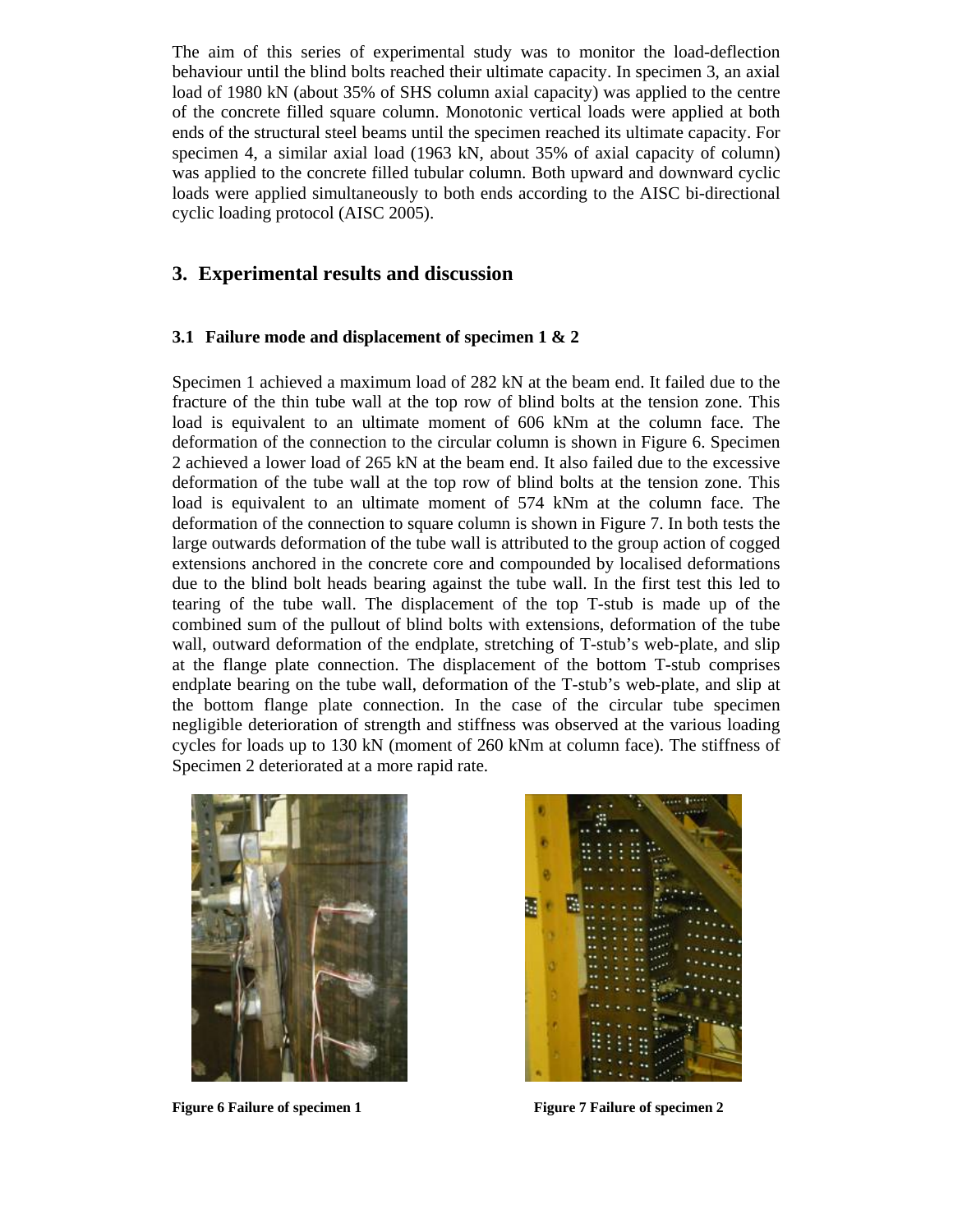To examine the concrete at the anchorage zone after the test, the blind bolts and tube wall were cut away; the cracked concrete at the bolt line can be seen in Figures 8 and 9. Concrete in the square hollow section cracked more severely than that in circular column.



**Figure 8 Concrete in circular column Figure 9 Concrete in square column Figure 3** 



## **3.2 Moment-rotation response of specimen 1& 2**

The moment-rotation response of the blind-bolted connection is determined by combining the load versus displacement curves from the top and bottom T-stubs. The moment is calculated as load applied at the beam end multiplied by the distance between the load and the column face. The rotation is determined by the sum of the displacement of the two T-stubs at a given load divided by the beam depth. The moment versus rotation curves for the blind-bolted connection to the circular column and the square column are shown in Figure 10 and Figure 11 respectively. The response of the connection is almost linear for moments less than 260 kNm for the circular column section and 130 kNm for the square column section. The initial rotational stiffness,  $S_{j,ini}$ , of the connection is defined as the secant rotational stiffness up to a bending moment of 130 kNm, which is 145,343 kNm/radian for specimen 1 and 90,410 kNm/radian for specimen 2. A reduction in stiffness is observed when the connection experiences slip between the beam flanges and the stem of the T-stub for both specimen 1 and 2 at 300 kNm. This slip moment can be regarded as the effective yield moment for the connection. Therefore, the ductility of the connection can be calculated as the ratio of rotation at ultimate and yield, which is 6 for specimen 1 and 14 for specimen 2 satisfying the code requirement (AS1170.4-2007) on structural ductility factor for moment-resisting frames (2 for ordinary frames, 3 for intermediate frames, and 4 for special frames).

In accordance with Eurocode 3,  $S_{j,ini}$  is compared to the flexural stiffness of the connected beam  $EI_{bm}/L_{bm}$  to define the rigidity of a beam-to-column connection. The connection is considered to be rigid when  $S_{j,ini}$  is larger than  $25EI_{bm}/L_{bm}$  for unbraced frames and  $8EI_{bm}/L_{bm}$  for braced frames, pinned when  $S_{j,ini}$  is less than  $0.5EI_{bm}/L_{bm}$ , and is assumed to be semi-rigid when  $S_{i,ini}$  is between these two values. For a beam span of 8.4 m  $EI_{bm}/L_{bm}$  is equal to 8857 kNm/radian. Therefore,  $S_{j,ini}$  is about 16 times  $EI_{bm}/L_{bm}$  for specimen 1 and 10 times  $EI_{bm}/L_{bm}$  for specimen 2. The blind-bolted connections to circular and square column can be classified as rigid for braced frames and semi-rigid for unbraced frames. Even though the thickness of the circular column is smaller than that of the square tube, the connection to the circular tube exhibits a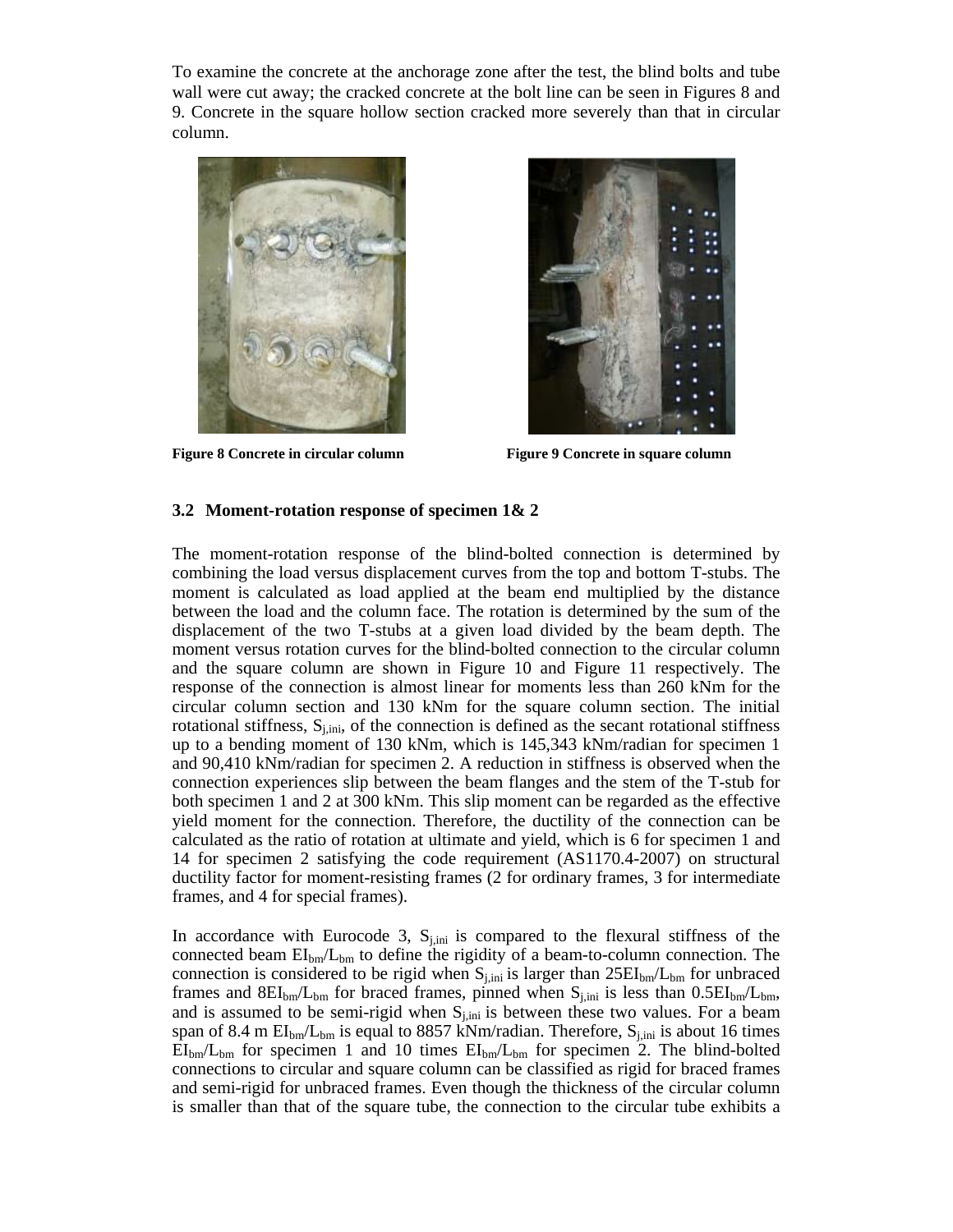higher stiffness due to improved confinement. For the universal beam used in this test, the yield moment capacity of the beam is 483 kNm and its plastic moment capacity is 552 kNm. It should be noted that in order to test the ultimate capacity of the connection, the beam was deliberately chosen to be stronger than that required in the design of the frame. Hence the beam is stiffer than required so in the actual frame the stiffness of the connection relative to the beam is likely to be higher than the values given above.





**Figure 10 Moment vs. rotation for specimen 1 Figure 11 Moment vs. rotation for specimen 2** 

## **3.3 Load-deflection response of specimen 3 & 4**

Figure 12 shows the load versus deflection relationship for specimen 3 under static loading. The deflection was measured by transducers set at beam end loading point. When the load at beam end reached 229 kN (moment of 370 kNm at column face), fine cracks were observed close to the column support as shown in Figure 13. This can be regarded as yield point of the composite connection. As loads progressed, more fine cracks appeared at 314 kN (moment of 508 kNm at column face) with additional cracks at the end of the concrete slab. When the load reached 400 kN (moment of 648 kNm at column face), bending of the end plate was observed as shown in Figure 14. A peak load of 425 kN (moment of 689 kNm at column face) was measured as shown in Figure 12 with a 15 mm deflection. The maximum deflection was 75 mm with load reduced to 320 kN. The ductility of connection is estimated to be 12.



Figure 12 Load vs. deflection for specimen 3 Figure 13 Crack of slab in specimen 3

Figure 15 demonstrates the load versus deflection relationship for specimen 4 subjected to cyclic loading. Initially, fine cracks appeared near the column and towards the centre of the slab when the specimen was subjected to a 170 kN downward load (moment of 275 kNm at column face) as shown in Figure 16. The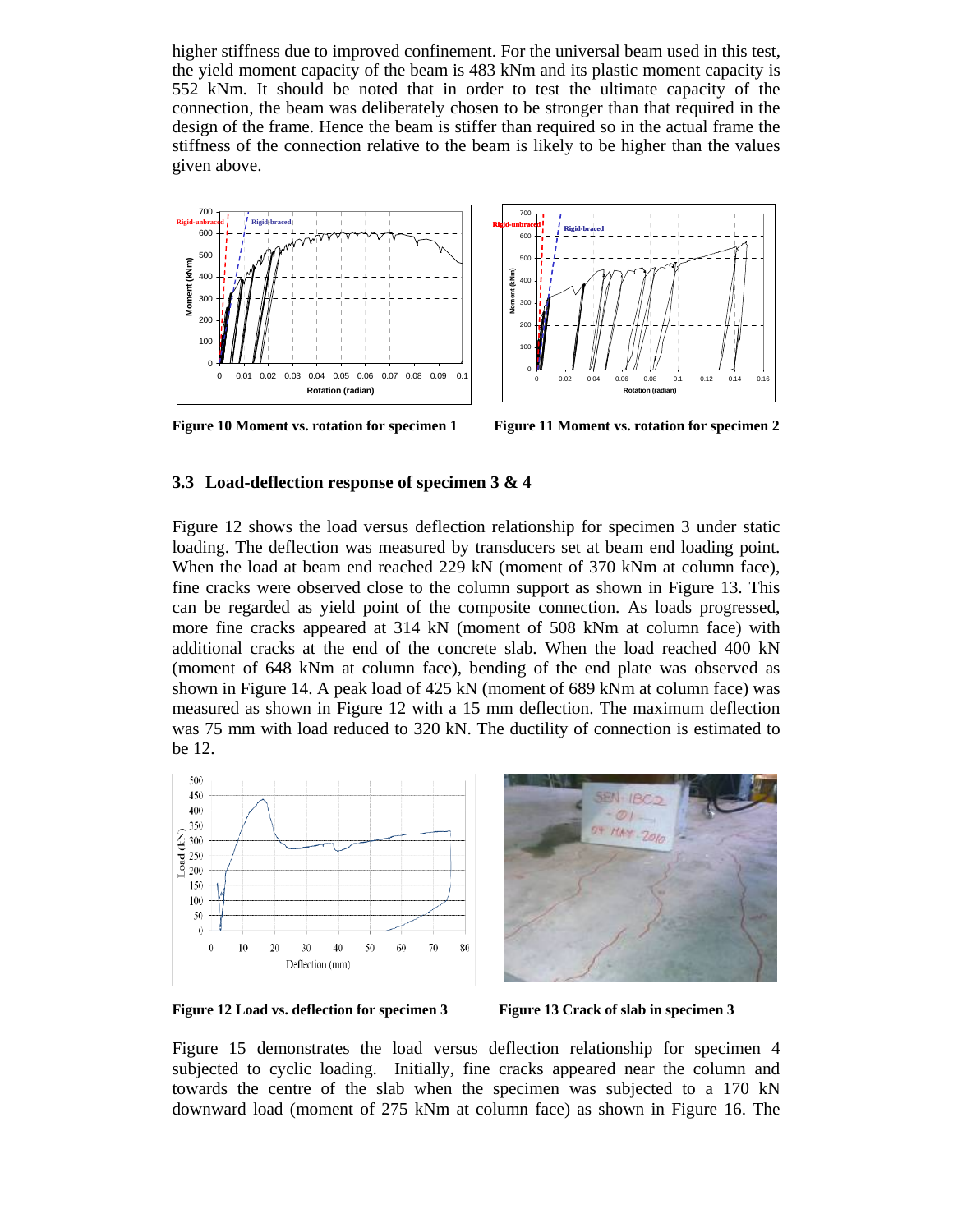cracks became larger with additional cracks opening up at 212.5 kN (moment of 344 kNm at column face) which indicated yielding in the composite joint. At an upwards load of 300 kN (moment of 486 kNm at column face) failure of the bolts in tension occurred at the bottom side. Negligible deterioration in strength and stiffness was observed under the loading cycles at each load step. Figure 17 illustrates that the bottom row of the blind bolts pulled out of the concrete-filled steel tube when the specimen was subjected to upward loading. The maximum gap between the top region of the end-plate and column was 5 mm, while the maximum bottom gap was 41 mm. The ductility of this composite connection is estimated to be 8, which is greater than the code requirement of AS1170.4-2007 for moment-resisting frames.







**Figure 14 Flush endplate in specimen 3 Figure 15 Load vs. deflection for specimen 4** 



Figure 16 Crack of slab of specimen 4 Figure 17 Flush endplate in specimen 4

The results show that the proposed blind bolted composite connection with flush endplate behaves in a semi-rigid and partial strength manner and exhibits reasonable strength and stiffness. The experimental result also shows that the blind bolted composite joints have excellent ductility and can satisfy the requirements of the structural seismic design in Australia. The experiment on Specimen 4 showed that connection failure still plays a major role in medium rise buildings when they are subjected to earthquake loading. Modification of the blind bolts is required to improve the stiffness and strength in the positive moment direction.

# **4. Conclusions**

Full scale tests on blind-bolted moment connections to concrete-filled circular and square columns demonstrate the strength and stiffness which can be utilised in transferring moment between the beam and column within low to medium rise structural frames. Providing a cogged extension to the blind bolts improves the tensile